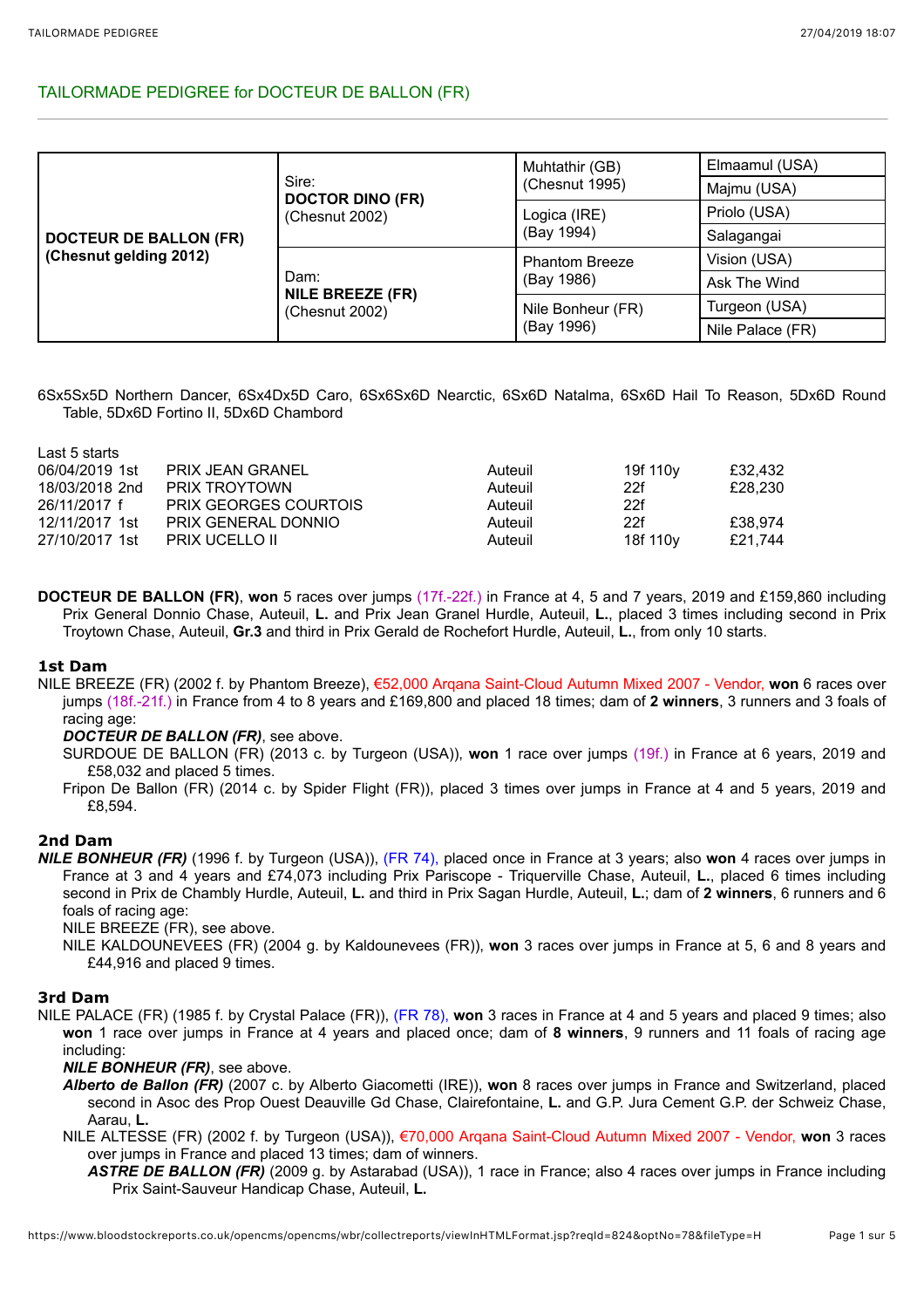- DINETTE DE BALLON (FR) (2012 f. by Doctor Dino (FR)), 4 races over jumps in France from 4 to 6 years, 2018 and placed 3 times.
- Poker de Ballon (FR) (2013 g. by Doctor Dino (FR)), placed 3 times over jumps in France at 4 and 5 years, 2018.
- NILE GLORIEUSE (FR) (1992 f. by Le Glorieux), (FR 57), **won** 3 races over jumps in France and placed 5 times; dam of winners.
	- **SCARLET ROW (FR)** (2002 f. by Turgeon (USA)), 10 races over jumps in France including Prix Gerald de Rochefort Hurdle, Auteuil, **L.**, placed second in P.Maurice Gillois 4yo Grand Steeplechase, Auteuil, **Gr.1** and Prix Edmond Barrachin Chase, Auteuil, **L.** and third in Prix Morgex Chase, Auteuil, **Gr.3** and Prix Christian de Tredern Hurdle, Auteuil, **L.**; dam of *POLITOLOGUE (FR)* (2011 g. by Poliglote (GB)), 1 race over hurdles and 8 races over fences from 5 to 7 years, 2018 including Betfair Tingle Creek Chase, Sandown Park, **Gr.1**, JLT Melling Chase, Aintree, **Gr.1**, Christy 1965 Chase, Ascot, **Gr.2**, 188Bet Haldon Gold Cup Handicap Chase, Exeter, **Gr.2**, Mitie Noel Novices' Chase, Ascot, **Gr.2**, Unibet Desert Orchid Chase, Kempton Park, **Gr.2** and Bathwick Tyres Exeter Novices' Hurdle, Exeter, **L.**, placed second in Betway Queen Mother Champion Chase, Cheltenham, **Gr.1**, Betfred Challow Novices' Hurdle, Newbury, **Gr.1** and JLT Melling Chase, Aintree, **Gr.1** and 1 race over jumps in France; grandam of *LADY ARDILAUN (FR)* (2015 f. by Soldier of Fortune (IRE)), 3 races over jumps in France at 3 and 4 years, 2019 including Prix de Marsan Hurdle, Auteuil, **L.**, placed second in Prix Bournosienne Hurdle, Auteuil, **Gr.3**.
	- *Adelaide Square (FR)* (2006 g. by Turgeon (USA)), 11 races over jumps in France, placed second in Prix Louis de Guebriant X Country Chase, Craon, **L.**
	- Nile Majique (FR) (2004 f. by Kaldounevees (FR)), €10,000 mare Arqana Deauville December Mixed 2008 Mr Coiffier, placed once over jumps in France; dam of *LOU PRINCESS (FR)* (2013 f. by Martaline (GB)), 1 race over jumps in France, Prix Tec Rail Camille Duboscq Hurdle, Pau, **L.**
- NILE CRISTALE (FR) (1999 f. by Northern Crystal (GB)), €18,000 Arqana Saint-Cloud Autumn Mixed 2007 Highflyer BS, **won** 2 races over jumps in France and placed 9 times; dam of a winner.
	- King's Crystal (GB) (2011 f. by King's Theatre (IRE)), €15,000 foal Tattersalls Ireland November NH (2) 2011 B Murphy, unraced; dam of *Queens Crystal (FR)* (2014 f. by Turgeon (USA)), 1 race over jumps in France at 4 years, 2018, placed third in Prix Triquerville Chase, Auteuil, **L.**
- NILE PRINCESSE (FR) (1997 f. by Acteur Francais (USA)), (FR 64), placed twice in France; also **won** 1 race over jumps in France and placed once; dam of.
	- Princesse Turgeon (FR) (2002 f. by Turgeon (USA)), €1,500 Agence Francaise Deauville December Mixed 2005 P Noue, unraced; dam of *PRINCESSE KAP (FR)* (2008 f. by Kapgarde (FR)), 9 races over jumps in France including Prix des Drags Chase, Auteuil, **Gr.2**, Prix Morgex Chase, Auteuil, **Gr.3**, Prix Bournosienne Hurdle, Auteuil, **Gr.3**, Prix Richard et Robert Hennessy Chase, Auteuil, **L.** (twice) and Prix Sytaj Mares Chase, Auteuil, **L.**, placed third in Prix des Drags Direct Matin Chase, Auteuil, **Gr.2**, *PRINCE PRETENDER (FR)* (2007 c. by Great Pretender (IRE)), €5,000 Arqana Saint-Cloud Summer Mixed Sale 2009 - Mr Gallorini, (FR 94), 3 races over jumps in France including Prix Finot Hurdle (c&g), Auteuil, **L.**, *Princesse Fiona (FR)* (2010 f. by Malinas (GER)), (FR 86), 1 race in France and placed 3 times; also placed over jumps in France third in Prix Finot Hurdle (fillies), Auteuil, **L.**

# **4th Dam**

- *NEOMENIE* (1978 f. by Rheffic (FR)), **won** 4 races over jumps in France at 3 and 4 years including Prix La Perichole Steeplechase, Auteuil, **L.** and placed 3 times; dam of **5 winners**, 5 runners and 5 foals of racing age including:
	- **NIL BLEU** (1987 c. by Valiyar), (FR 117), **won** 3 races in France including Prix Berteux, Chantilly, **Gr.3** and Derby du Languedoc, Toulouse, **L.**; also **won** 2 races over jumps in France including Prix de Pepinvast Hurdle, Auteuil, **L.**, placed second in Prix de Longchamp Hurdle, Auteuil, **L.**
	- *NEWNESS (IRE)* (1988 f. by Simply Great (FR)), **won** 4 races over jumps in France including Prix Edmond Barrachin Handicap Chase, Auteuil, **L.**, placed second in Prix Finot Hurdle (fillies), Auteuil, **L.** and Prix Gerald de Rochefort Handicap Hurdle, Auteuil, **L.**; dam of winners.
		- **NO RISK AT ALL (FR)** (2007 c. by My Risk (FR)), (FR 120), 5 races in France, GP de Vichy-Auvergne Etapi du Defi Galop, Vichy, **Gr.3**, La Coupe, Longchamp, **Gr.3**, Prix Omnium II, Saint-Cloud, **L.**, Prix Isonomy, Saint-Cloud, **L.** and Prix Tantieme, Saint-Cloud, **L.**, placed third in Prix d'Ispahan, Longchamp, **Gr.1**; sire.
		- *NICKNAME (FR)* (1999 c. by Lost World (IRE)), 9 races over fences including Paddy Power Dial-a-Bet Chase, Leopardstown, **Gr.1**, Navan Race Supporters Fortria Chase, Navan, **Gr.2**, Byrne Group PLC Tied Cottage Chase, Punchestown, **Gr.2**, paddypowerpoker.com Newlands Chase, Naas, **Gr.2**, Paddy Fitzpatrick Memorial Novice Chase, Leopardstown, **Gr.2**, Ladbrokes Normans Grove Chase, Fairyhouse, **Gr.2** (twice) and Russell Restaurant An Uaimh Chase, Navan, **Gr.3**, placed second in Paddy Power Dial-a-Bet Chase, Leopardstown, **Gr.1**, Tote Bets for Cheltenham Newlands Chase, Naas, **Gr.2** and An Uaimh Chase, Navan, **Gr.3** and 9 races over jumps in France, Prix Renaud du Vivier 4yo Hurdle, Auteuil, **Gr.1**, Prix Alain du Breil 4yo Summer Hurdle, Auteuil, **Gr.1**, Prix Amadou Hurdle, Auteuil, **Gr.2**, Prix Leon Rambaud Hurdle, Auteuil, **Gr.2**, Prix Hypothese Hurdle, Auteuil, **Gr.3**, Prix General de Saint-Didier Hurdle, Enghien-Soisy, **Gr.3**, Prix de Pepinvast Hurdle, Auteuil, **Gr.3**, Prix Wild Monarch Hurdle (c&g), Auteuil, **L.** and P.Gras Savoye Reassurance Stanley Hurdle, Auteuil, **L.**, placed second in P.Cambaceres Grand Course de 3yo Hurdle, Auteuil, **Gr.1**, Hipcover Gras Savoye P. La Barka Hurdle, Auteuil, **Gr.2** and Prix Pierre de Lassus Hurdle, Auteuil, **Gr.3** and third in Sageris - Prix de Longchamp Hurdle, Auteuil, **Gr.3** and Prix Aguado Hurdle, Auteuil, **L.**; sire.
		- *N'AVOUE JAMAIS (FR)* (1996 f. by Marignan (USA)), €48,000 Arqana Deauville February Mixed Sale 2012 Eclipse BS, 4 races over jumps in France including Prix Alain du Breil 4yo Summer Hurdle, Auteuil, **Gr.1** and Prix de Chambly Hurdle, Auteuil, **L.**; dam of *N'OUBLIE JAMAIS (FR)* (2005 f. by Loup Solitaire (USA)), 4 races over jumps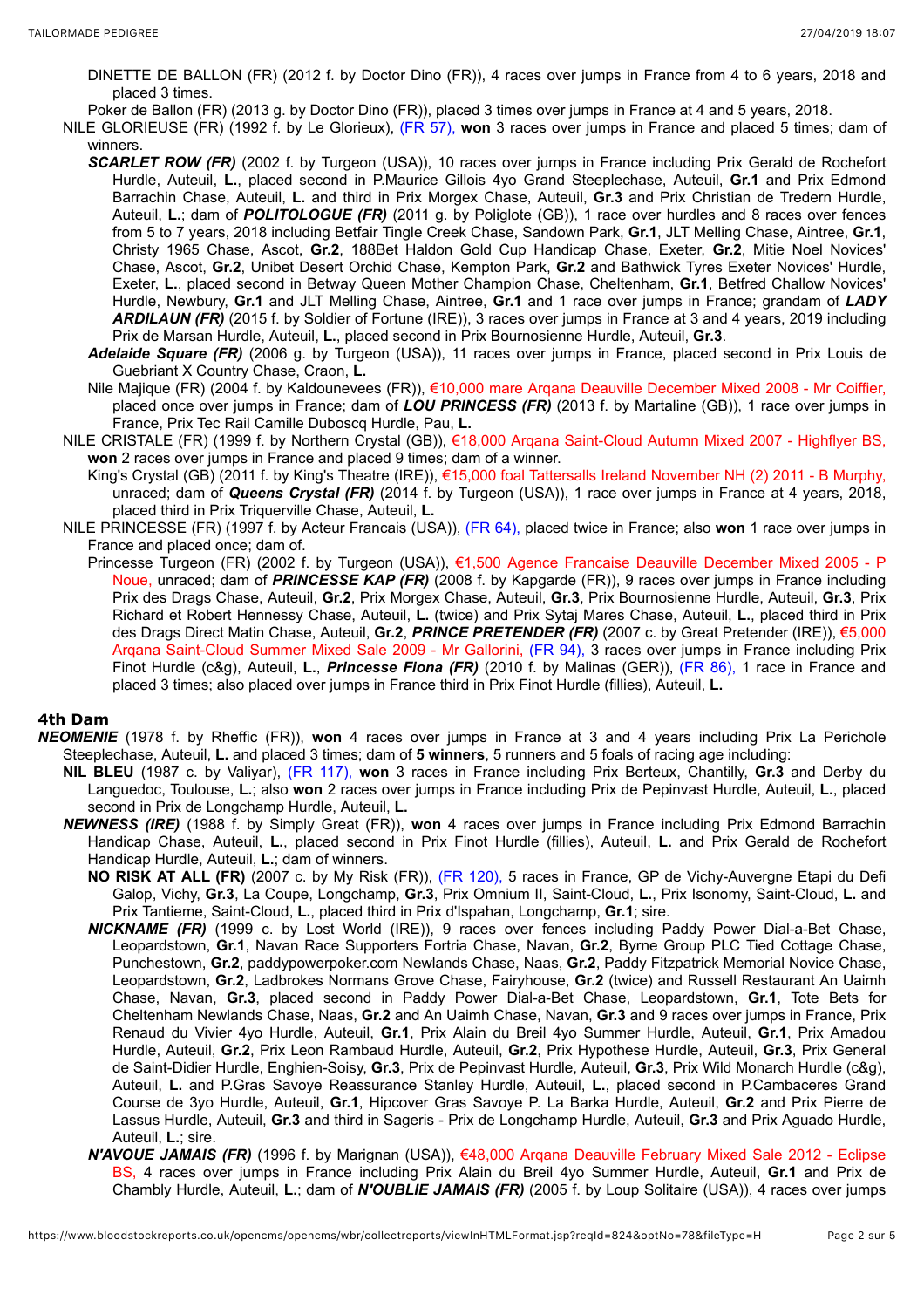in France including Prix Wild Monarch Hurdle (fillies), Auteuil, **L.** and Grande Course de Haies de Cagnes Hurdle, Cagnes-Sur-Mer, **L.**, placed third in Prix Juigne Hurdle, Auteuil, **Gr.3** and Prix Bournosienne Hurdle, Auteuil, **Gr.3**, **NICKELLE (FR)** (2003 f. by Sagamix (FR)), €85,000 Arqana Deauville February Mixed Sale 2012 - Yes, €55,000 mare Arqana December Breeding Stock Sale 2017 - NBB Racing, (FR 100), 2 races in France including Prix de la Pepiniere, Longchamp, **L.**, placed third in Prix Allez France, Chantilly, **Gr.3**; also 2 races over jumps in France including Prix Wild Monarch Hurdle (fillies), Auteuil, **L.**, **NID D'AMOUR (FR)** (2006 f. by Ultimately Lucky (IRE)), (FR 100), 3 races in France including Prix Radio Balances Luth Enchantee, Clairefontaine, **L.**; grandam of *Etoile Du Ficheaux (FR)* (2015 f. by Cokoriko (FR)), placed twice over jumps in France at 3 years, 2018 including third in Prix Sagan Hurdle, Auteuil, **Gr.3**, *Nile Paris (FR)* (2014 c. by Apsis (GB)), (FR 76), 1 race in France and placed 3 times; also placed 6 times over jumps in France at 3 and 4 years, 2018 including second in Parisien P.Guales de Mezaubran Hp Hurdle, Auteuil, **L.**

- *NOM D'UNE PIPE (FR)* (1997 g. by Linamix (FR)), 5 races over jumps in France including Prix Sageris Prix de Longchamp Hurdle, Auteuil, **Gr.3**, Prix Carmarthen Hurdle, Auteuil, **Gr.3** and Prix Aguado Hurdle, Auteuil, **L.**, placed second in P.Cambaceres Grand Course de 3yo Hurdle, Auteuil, **Gr.1**, Prix Amadou Hurdle, Auteuil, **Gr.2**, Prix Leopold d'Orsetti d'Enghien Hurdle, Enghien-Soisy, **Gr.3** and Prix de Pepinvast Hurdle, Auteuil, **Gr.3** and third in Prix Alain du Breil 4yo Summer Hurdle, Auteuil, **Gr.1**, Prix Wild Monarch Hurdle (c&g), Auteuil, **L.** and Prix Journaliste Steeplechase, Enghien-Soisy, **L.**
- *NOM DE D'LA (FR)* (2006 c. by Lost World (IRE)), 5 races over jumps in France including Grand Prix de la Ville de Nice Chase, Cagnes-Sur-Mer, **Gr.3**; sire.
- *NARKIS (FR)* (1998 g. by Lost World (IRE)), 2 races over jumps in France including Prix Wild Monarch Hurdle (c&g), Auteuil, **L.**
- *Nagid (FR)* (1994 g. by Cadoudal (FR)), (FR 77), 2 races over jumps in France, placed second in P. Alain & Gilles de Goulaine Hcp Hurdle, Auteuil, **L.**
- *New Saga (FR)* (2002 f. by Sagamix (FR)), €70,000 Arqana Deauville February Mixed Sale 2012 Meridian Int., €17,000 Arqana Deauville February Mixed Sale 2018 - J P Gallorini, (FR 107), 3 races in France and placed 3 times; also placed twice over jumps in France including second in Prix Achille Fould Hurdle, Auteuil, **L.**
- NEW DESTINY (FR) (2001 f. by Highest Honor (FR)), €65,000 Arqana Deauville February Mixed Sale 2012 J Delahooke, (FR 94), 3 races in France and placed 5 times; dam of *NEWS REEL (FR)* (2010 g. by Vespone (IRE)), €12,000 Arqana Deauville February Mixed Sale 2012 - Eurl du Chene, 4 races over jumps in France including P.Guillaume de Pracomtal Handicap Hurdle, Auteuil, **L.** and Prix General de Rougemont Hcp. Hurdle, Auteuil, **L.**, PAPAGANA (GB) (2013 f. by Martaline (GB)), 3 races over hurdles at 5 and 6 years, 2019 including 888Sport Doncaster Mares' Novice Hurdle, Doncaster, **L.**, placed third in Weatherbys J. Seymour Mares' Nov. Hurdle, Sandown Park, **Gr.2**, (Oliver Sherwood).
- Naharia (FR) (2003 f. by Sagamix (FR)), (FR 70), placed twice in France; dam of *Nickie (FR)* (2009 f. by Lost World (IRE)), 1 race over jumps in France, placed third in Prix Wild Monarch Hurdle (fillies), Auteuil, **L.**
- *NILE PRINCE* (1986 c. by Persepolis (FR)), **won** 2 races over jumps in France, Prix Congress Chase, Auteuil, **L.** and P. du Pres. de La Republique H'cp Chase, Auteuil, **L.**, placed third in Prix Duc d'Anjou Chase, Auteuil, **L.**, Prix Finot Hurdle (c&g), Auteuil, **L.**, Prix Fleuret Chase, Auteuil, **L.**, Prix Jean Stern Steeplechase, Auteuil, **L.**, Prix Millionnaire II Steeplechase, Auteuil, **L.** and Prix Robert Lejeune Hurdle, Auteuil, **L.**

Successful Cross Analysis - Group/Listed race performers

DOCTOR DINO (FR) bred to daughters of PHANTOM BREEZE has produced **DOCTEUR DE BALLON (FR)** (2012 g.*L.w FR*).

Sire Reference - Race Record

- **DOCTOR DINO (FR)** 2002 chesnut by Muhtathir (GB) out of Logica (IRE) by Priolo (USA).
	- **Won** 9 races (7�f.-12f.) in France in Hong Kong and in USA from 2 to 6 years, £1,950,095 and placed 15 times.
		- **Won** Man O'War Stakes, Belmont Park, **Gr.1**, (2007)
		- **Won** Cathay Pacific Hong Kong Vase, Sha Tin, **Gr.1**, (2007)
		- **Won** Cathay Pacific Hong Kong Vase, Sha Tin, **Gr.1**, (2008)
		- **Won** Grand Prix de Chantilly, Chantilly, **Gr.2**, (2008)
		- **Won** Prix Andre Baboin (G.P.des Provinces), Bordeaux Le Bouscat, **Gr.3**, (2006)
		- **Won** Prix de Boulogne, Chantilly, **L.**, (2006)
		- **2nd** Grand Prix de Deauville-Lucien Barriere, Deauville, **Gr.2**, (2008)
		- **2nd** Prix de Conde, Longchamp, **Gr.3**, (2004)
		- **2nd** Prix de Guiche, Chantilly, **Gr.3**, (2005)
		- **3rd** Emirates Airline Champion Stakes, Newmarket, **Gr.1**, (2007)
		- **3rd** Grand Prix de Saint-Cloud, Saint-Cloud, **Gr.1**, (2008)
		- **3rd** Prix Ganay, Longchamp, **Gr.1**, (2007)
		- **3rd** Arlington Million Stakes, Arlington International, **Gr.1**, (2007)
		- **3rd** Nakheel Likely Fields Sheema Classic, Nad Al Sheba, **Gr.1**, (2008)
		- **3rd** Singapore Airlines International Cup, Singapore, **Gr.1**, (2007)
		- **3rd** Criterium du Fonds Europeen de L'Elevage, Deauville, **L.**, (2004)
		- **3rd** Prix de Tourgeville, Deauville, **L.**, (2005)

Retired to Stud in 2010.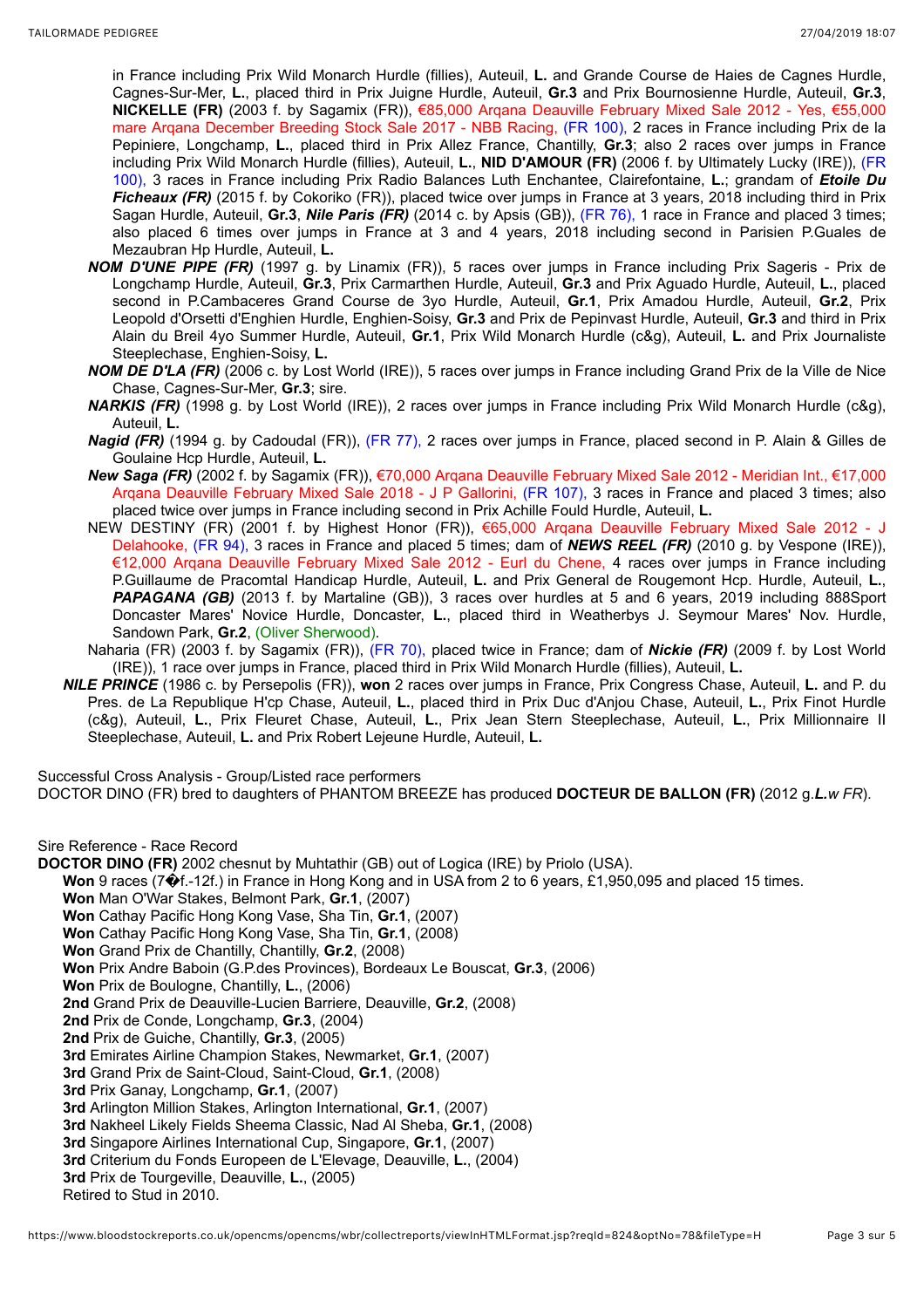#### Sire Reference - Best Progeny

**DOCTOR DINO (FR)** is the sire of **GOLDEN LEGEND (FR)** (2014 f., dam by Kaldounevees (FR), La Coupe de Maisons-Laffitte, **Gr.3**, Prix Bertrand de Tarragon, **Gr.3**), **STYLE ICON (FR)** (2014 f., dam by Ange Gabriel (FR), Prix Charles Laffitte, **L.**), **PALINODIE (FR)** (2013 f., dam by Kouroun (FR), Prix Charles Laffitte, **L.**), **LA BAGUE AU ROI (FR)** (2011 f., dam by Turgeon (USA), 32Red Kauto Star Novices' Chase, *Gr.1*, Flogas Novice Chase, *Gr.1*, Ladbrokes Berkshire Novices' Chase, *Gr.2*, OLBG Mares' Hurdle, *L.*, olbg.com Mares Hurdle, *L.*, olgb.com Warfield Mares' Hurdle, *Gr.2*, TBA Mares' Novices' Hurdle, *L.*, Betfred H. Knight Open NH Flat Race, *L.*), **DOCTEUR DE BALLON (FR)** (2012 g., dam by Phantom Breeze, Prix General Donnio Chase, *L.*, Prix Jean Granel Hurdle, *L.*), **SHARJAH (FR)** (2013 g., dam by Royal Academy (USA), Guinness Galway Handicap Hurdle, *Gr.1*, Unibet Morgiana Hurdle, *Gr.1*, Ryanair December Hurdle, *Gr.1*), **DOTTORE (FR)** (2012 g., dam by Turgeon (USA), Prix Violin II Handicap Chase, *L.*), **MASTER DINO (FR)** (2014 g., dam by Mizzen Mast (USA), Prix Cambaceres 3yo Hurdle, *Gr.1*, P.G. de Talhouet-Roy Hurdle-Beachcomer, *Gr.2*, Prix Renaud du Vivier 4yo Hurdle, *Gr.1*, Prix Questarabad Hurdle, *Gr.3*, Prix de Maisons-Laffitte Hurdle, *Gr.3*, Prix Pierre de Lassus Hurdle, *Gr.3*), **SCEAU ROYAL (FR)** (2012 g., dam by Marchand de Sable (USA), randoxhealth.com Henry VIII Nov. Chase, *Gr.1*, Napoleons Lightning Novices' Chase, *Gr.2*, Stan James Elite Handicap Hurdle, *Gr.2*, Shloer Cheltenham Chase, *Gr.2*), **ARDINA (FR)** (2011 f., dam by Kaldounevees (FR), Prix Dominique Sartini Hurdle, *L.*)

#### Sire Statistics

**DOCTOR DINO (FR)** Retired to Stud in 2010. 7 crops of racing age.

| Lifetime Flat (Europe)* | <b>Runners</b> | Winners | % W/R | Races Won | <b>Places</b> | £         |
|-------------------------|----------------|---------|-------|-----------|---------------|-----------|
|                         | 84             | 35      | 41.7  | 83        | 229           | 1,614,180 |
| 2019 2yos               | 0              | 0       | 0.0   | 0         | 2             | 0         |
| 2019 3yos               | 11             | 0       | 0.0   | 0         |               | 7,523     |
| 2019 4yos +             | 10             | 3       | 30.0  | 3         | 5             | 59,865    |
| 2018 2yos               | 5              | 2       | 40.0  | 2         | 2             | 24,469    |
| 2018 3yos               | 16             | 5       | 31.3  | 6         | 23            | 134,502   |
| 2018 4yos +             | 16             | 6       | 37.5  | 10        | 32            | 234,905   |

\* Includes Great Britain, Ireland, France, Germany, Italy and Scandinavia. Lifetime runners figure may not be comprehensive for stallions with horses in training prior to 1997

|                         | <b>Runners</b> | Winners | % W/R | Races Won | Places | £        |
|-------------------------|----------------|---------|-------|-----------|--------|----------|
| Lifetime Jump*          | 23             | 11      | 47.8  | 36        | 38     | 913,694  |
| 2018/19 N.H. Flat       | 0              | 0       | 0.0   |           | 0      | 0        |
| 2018/19 Hurdles         | 4              |         | 25.0  |           | 5      | 303,749  |
| 2018/19 Chases          | 4              | 4       | 100.0 |           | 3      | 284,568  |
| 2018/19 Point-to-Points | 2              |         | 50.0  |           |        | 0        |
| 2017/18 N.H. Flat       | 0              | 0       | 0.0   |           | ი      | $\Omega$ |
| 2017/18 Hurdles         | 4              | 3       | 75.0  | 6         |        | 81,145   |
| 2017/18 Chases          | 2              |         | 50.0  | 4         |        | 68.944   |
| 2017/18 Point-to-Point  | 0              | 0       | 0.0   |           |        | $\Omega$ |

\* Includes Great Britain and Ireland.

Sire Reference - Sales Averages **2019**

No sales results found

#### **2018**

Foal Average: 13,906gns. Median: 11,799gns. Colts/Fillies Average: 21,491gns. / 6,321gns. Yearling Average: 24,790gns. Median: 18,541gns. Colts/Fillies Average: 32,606gns. / 15,553gns. Broodmare Average: 9,270gns. Median: 9,270gns. Older Horses Average: 23,927gns. Median: 15,170gns. Colts/Fillies Average: 33,698gns. / 9,270gns. **2017**

Foal Average: 17,500gns. Median: 17,500gns. Colts/Fillies Average: 32,560gns. / 2,441gns. Yearling Average: 20,819gns. Median: 13,024gns. Colts/Fillies Average: 30,362gns. / 14,855gns. Broodmare Average: 20,350gns. Median: 20,350gns.

Older Horses Average: 6,059gns. Median: 1,943gns. Colts/Fillies Average: 7,807gns. / 814gns.